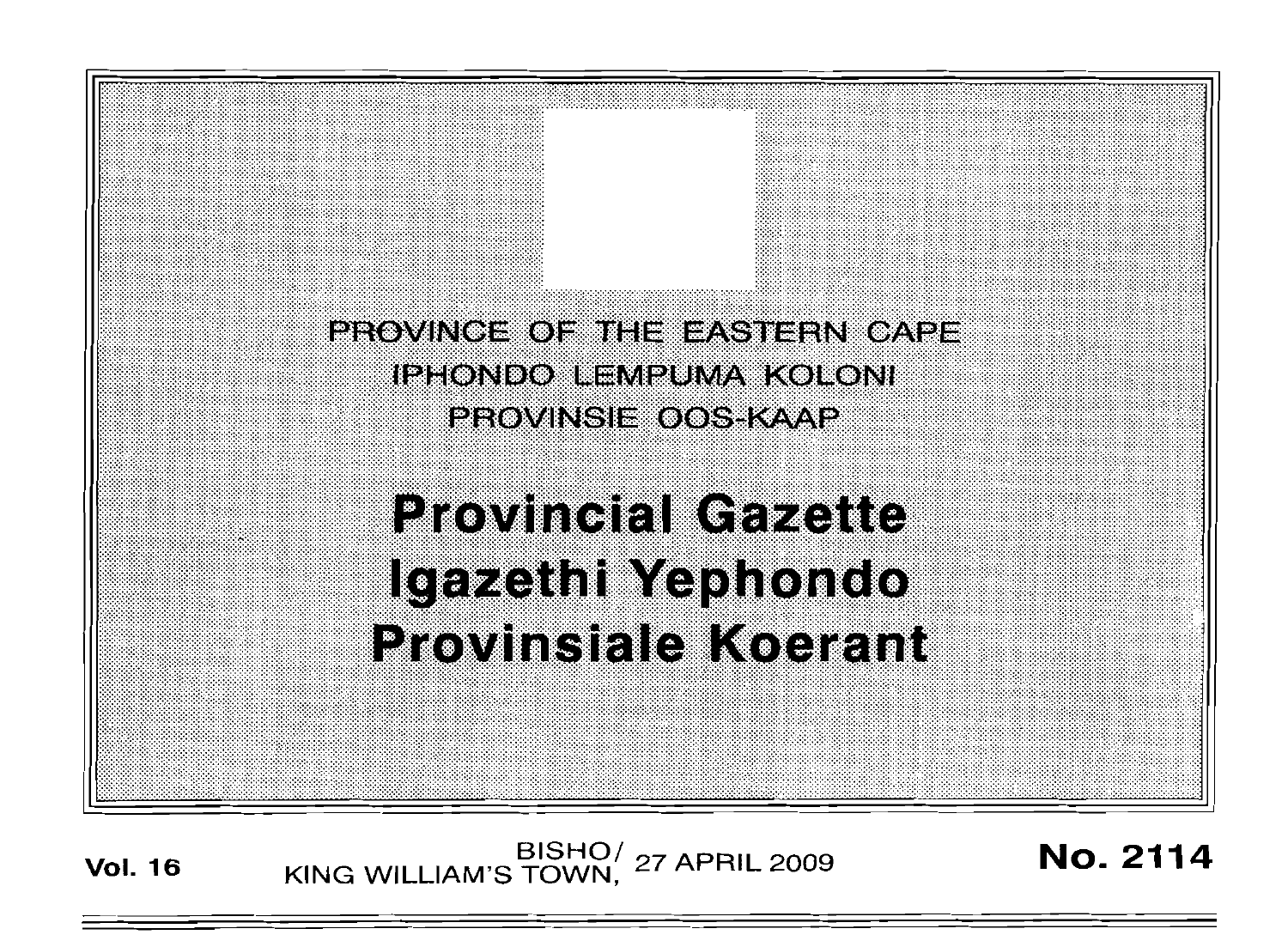# **CONTENTS ·INHOUD**

| No.                            |                                                                                                                 | Page<br>No. | Gazette<br>No. |
|--------------------------------|-----------------------------------------------------------------------------------------------------------------|-------------|----------------|
|                                | <b>GENERAL NOTICES</b>                                                                                          |             |                |
| 164                            | Removal of Restrictions Act (84/1967): Nelson Mandela Bay Municipality: Removal of conditions: Erf 151, Summer- | 3           | 2114           |
|                                | Wet op Opheffing van Beperkings (84/1967): Nelson Mandelabaai Munisipaliteit: Opheffing van voorwaardes:        | 4           | 2114           |
| 165                            | Removal of Restrictions Act (84/1967): Nelson Mandela Bay Municipality: Removal of conditions: Erven 48 and 83, | 5           | 2114           |
|                                | Wet op Opheffing van Beperkings (84/1967): Nelson Mandelabaai Munisipaliteit: Opheffing van voorwaardes:        | 6           | 2114           |
| <b>LOCAL AUTHORITY NOTICES</b> |                                                                                                                 |             |                |
| 67                             |                                                                                                                 |             | 2114           |
| 68                             |                                                                                                                 |             | 2114           |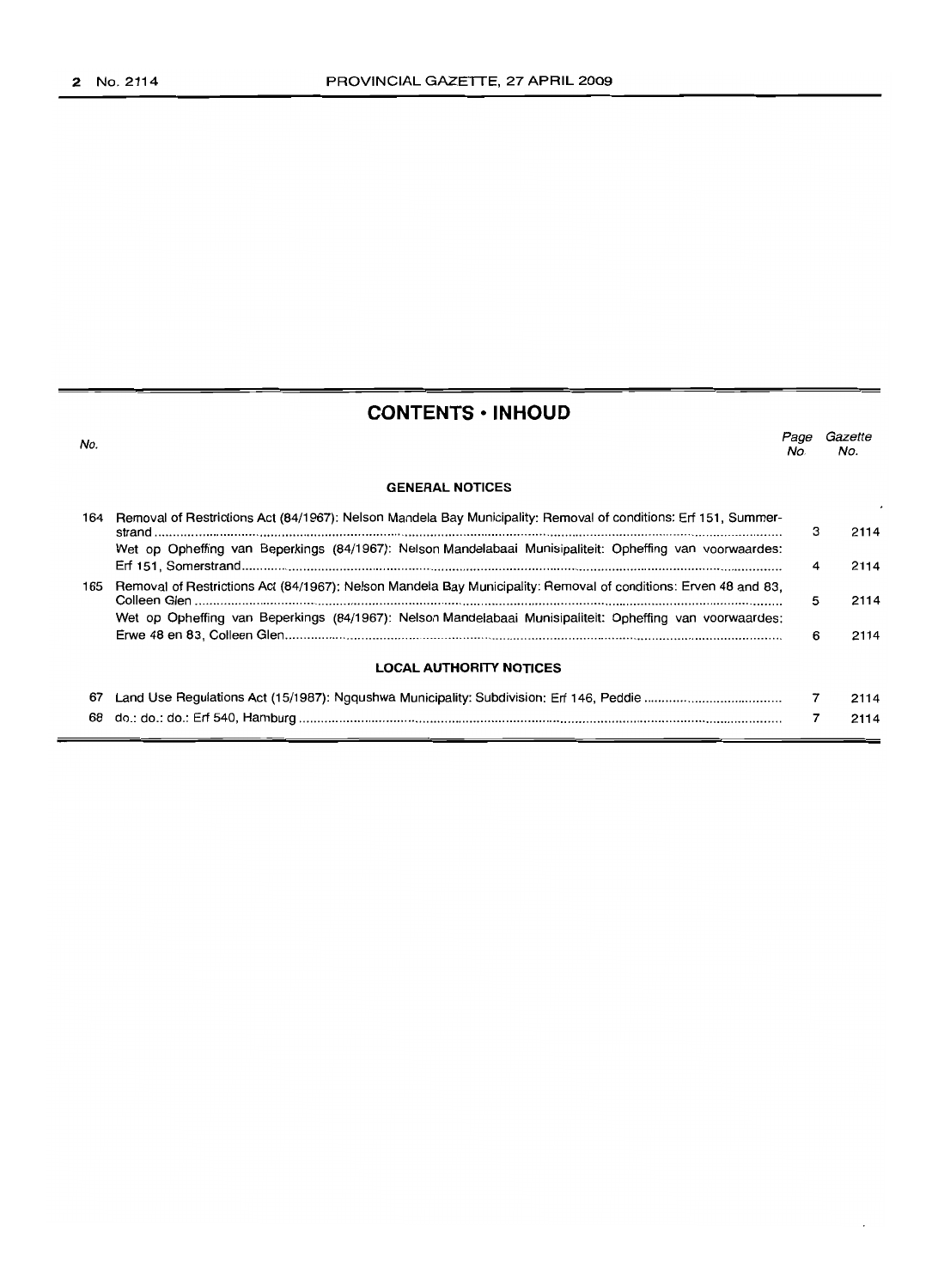# GENERAL NOTICES

#### NOTICE 164 OF 2009

#### NELSON MANDELA BAY MUNICIPALITY

# REMOVAL OF RESTRICTIONS ACT, 1967 (ACT 84 OF 1967) : ERF 151, SUMMERSTRAND (3 TORQUAY STREET) (CF23/00151) (02130135) (LM)

Notice is given in terms of Section  $3(6)$  of the above Act that the undermentioned application has been received and is open to inspection at room 4178, fourth floor, Office for Housing and Local Government: Eastern Cape, Tyamzashe Building, Civic Square, Bisho, and at the office of the Nelson Mandela Bay Municipality, second floor, Brister House, Govan Mbeki Avenue, Port Elizabeth. Any objections, with full reasons therefor, should be lodged in writing with the Municipal Manager, P O Box 116, Port Elizabeth 6000 on or before 18 May 2009, quoting the above act and the objector's erf number.

# Applicant:

Boqwana Loon and Connellan Attorneys on behalf of H J Frankel

#### Nature of application:

Removal of title conditions applicable to Erf 151, Summerstrand.

Ref. 123 - 6 April 2009

J G RICHARDS MUNICIPAL MANAGER

# E P HERALD - 10 April AND 17 April 2009

PROVINCIAL GAZETTE - 27 April 2009

LM/LK (REF-123)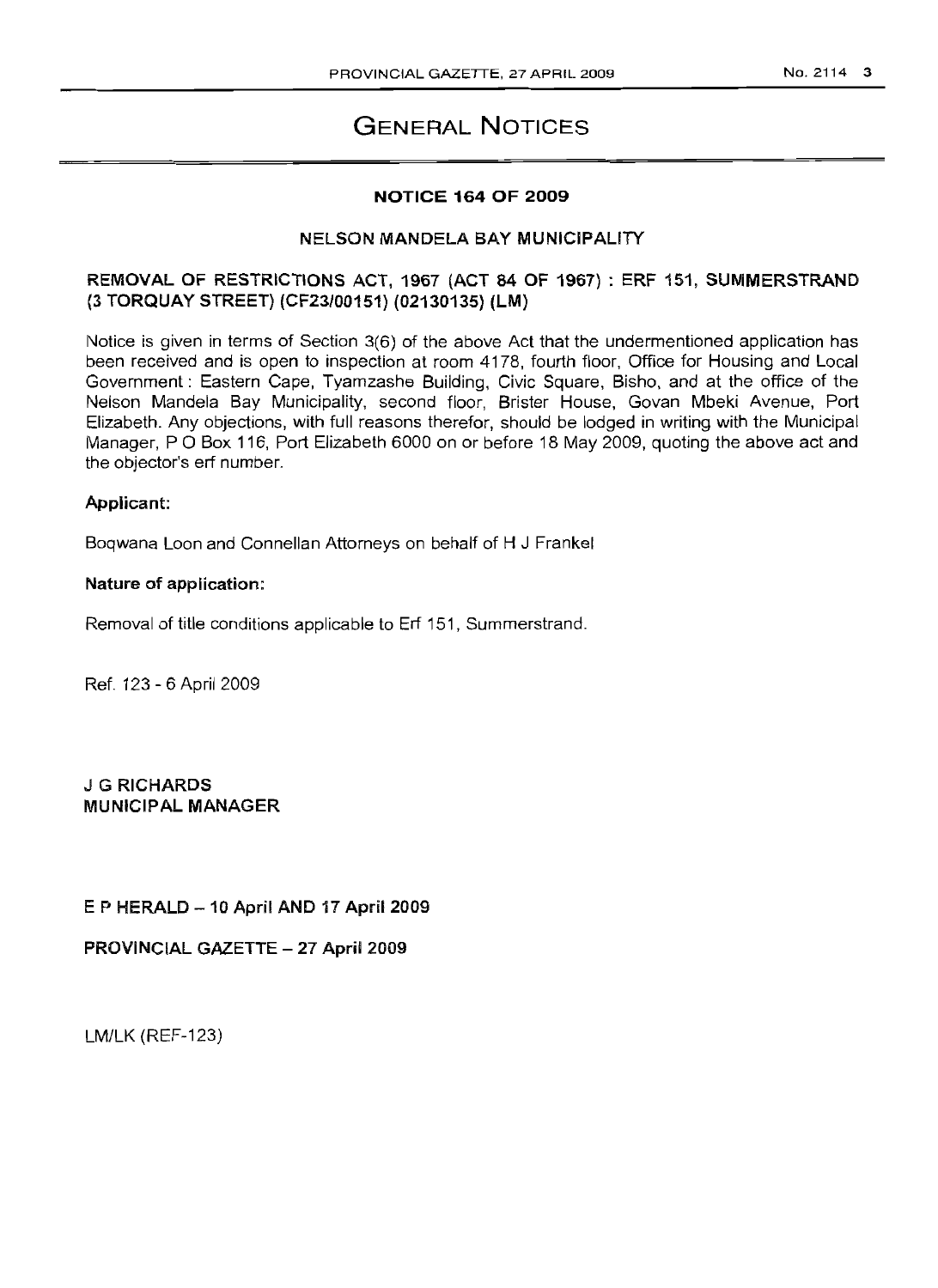#### KENNISGEWING 164 VAN 2009

#### NELSON MANDELABAAI MUNISIPALITEIT

## WET OP OPHEFFING VAN BEPERKINGS, 1967 (WET 84 VAN 1967) ERF 151, SOMERSTRAND (TORQUAYSTRAAT 3) (CF23/00151) (02130135) (LM)

Kennis word gegee kragtens Artikel 3(6) van bogemelde Wet dat onderstaande aansoek ontvang is en ter insae lê by kamer 4178, vierde verdieping, Kantoor vir Behuising en Plaaslike Regering : Oos-Kaap, Tyamzashe-gebou, Civic Square, Bisho en in die kantoor van die Nelson Mandelabaai Munisipaliteit, tweede verdieping, Brister House, Govan Mbekilaan, Port Elizabeth. Enige besware, volledig gemotiveer, moet nie later nie as 18 Mei 2009 skriftelik by die Munisipale Bestuurder, Posbus 116, Port Elizabeth 6000 ingedien word, met vermelding van bogenoemde wet en die beswaarmaker 5e erfnommer.

#### Aansoeker:

Boqwana Loon en Connellan Prokureurs namens H J Frankel

#### Aard van aansoek:

Die opheffing van die titelvoorwaardes van toepassing op Erf 151, Somerstrand.

Verw. 123 - 6 April 2009

J G RICHARDS MUNISIPALE BESTUURDER

DIE BURGER (Oos-Kaap) -11 APRIL EN 17 APRIL 2009

PROVINSIALE KOERANT - 27 APRIL 2009

LM/LK (REF-123)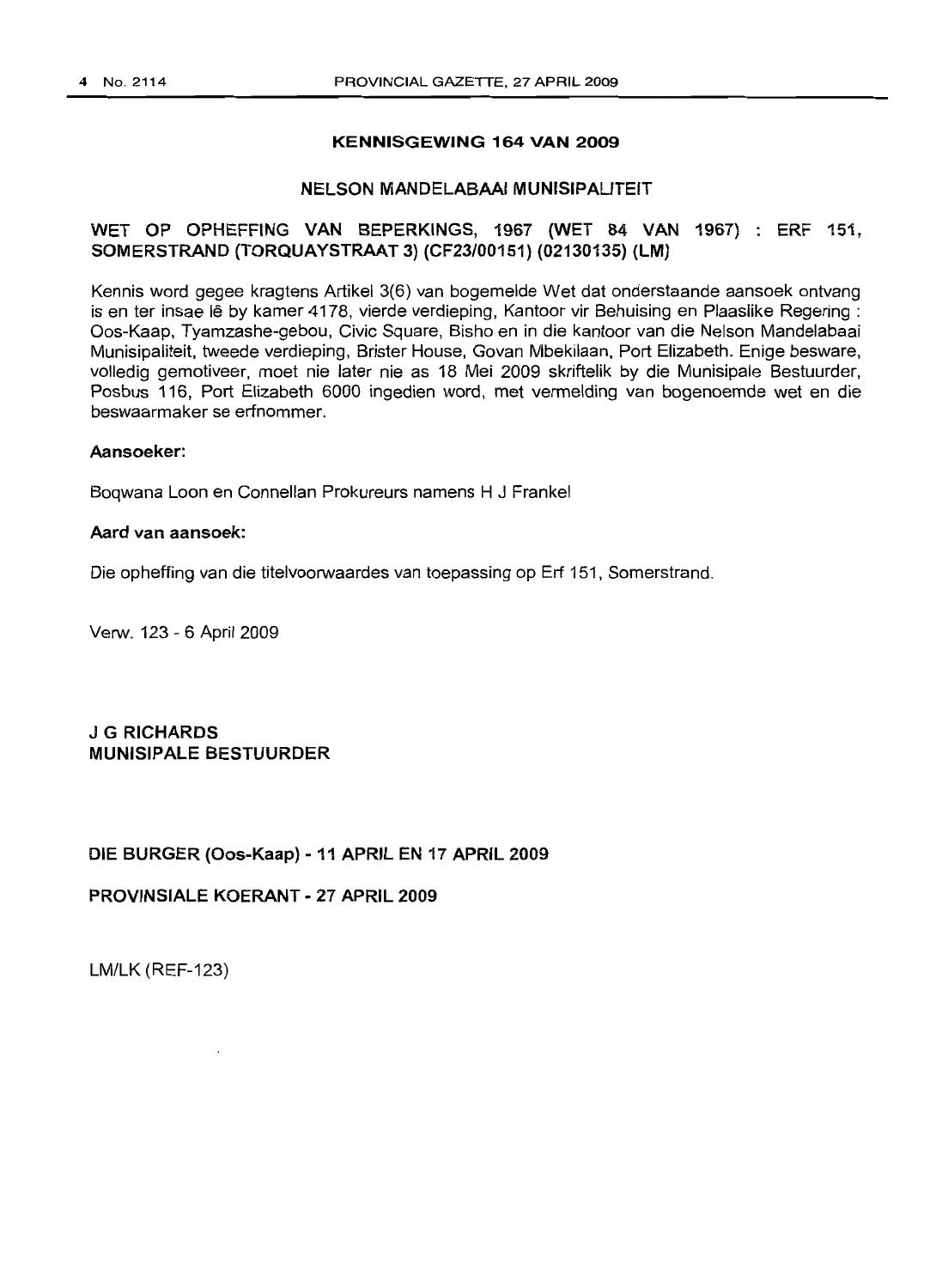# NOTICE 165 OF 2009

## NELSON MANDELA BAY MUNICIPALITY

# REMOVAL OF RESTRICTIONS ACT, 1967 (ACT 84 OF 1967) : ERVEN 48 AND 83, COLLEEN GLEN (CF52/00048) (02130135) (LM)

Notice is given in terms of Section 3(6) of the above Act that the undermentioned application has been received and is open to inspection at room 4178, fourth floor, Office for Housing and Local Government: Eastern Cape, Tyamzashe Building, Civic Square, Bisho, and at the office of the Nelson Mandela Bay Municipality, second floor, Brister House, Govan Mbeki Avenue, Port Elizabeth. Any objections, with full reasons therefor, should be lodged in writing with the Municipal Manager, P O Box 116, Port Elizabeth 6000 on or before 18 May 2009, quoting the above act and the objector's erf number.

## Applicant:

J P Heesewijk

## Nature of application:

Removal of title conditions applicable to Erven 48 and 83, Colleen Glen.

Ref. 124 - 6 April 2009

J G RICHARDS MUNICIPAL MANAGER

E P HERALD - 10 April AND 17 April 2009

PROVINCIAL GAZETTE - 27 April 2009

LM\LK (REF-124)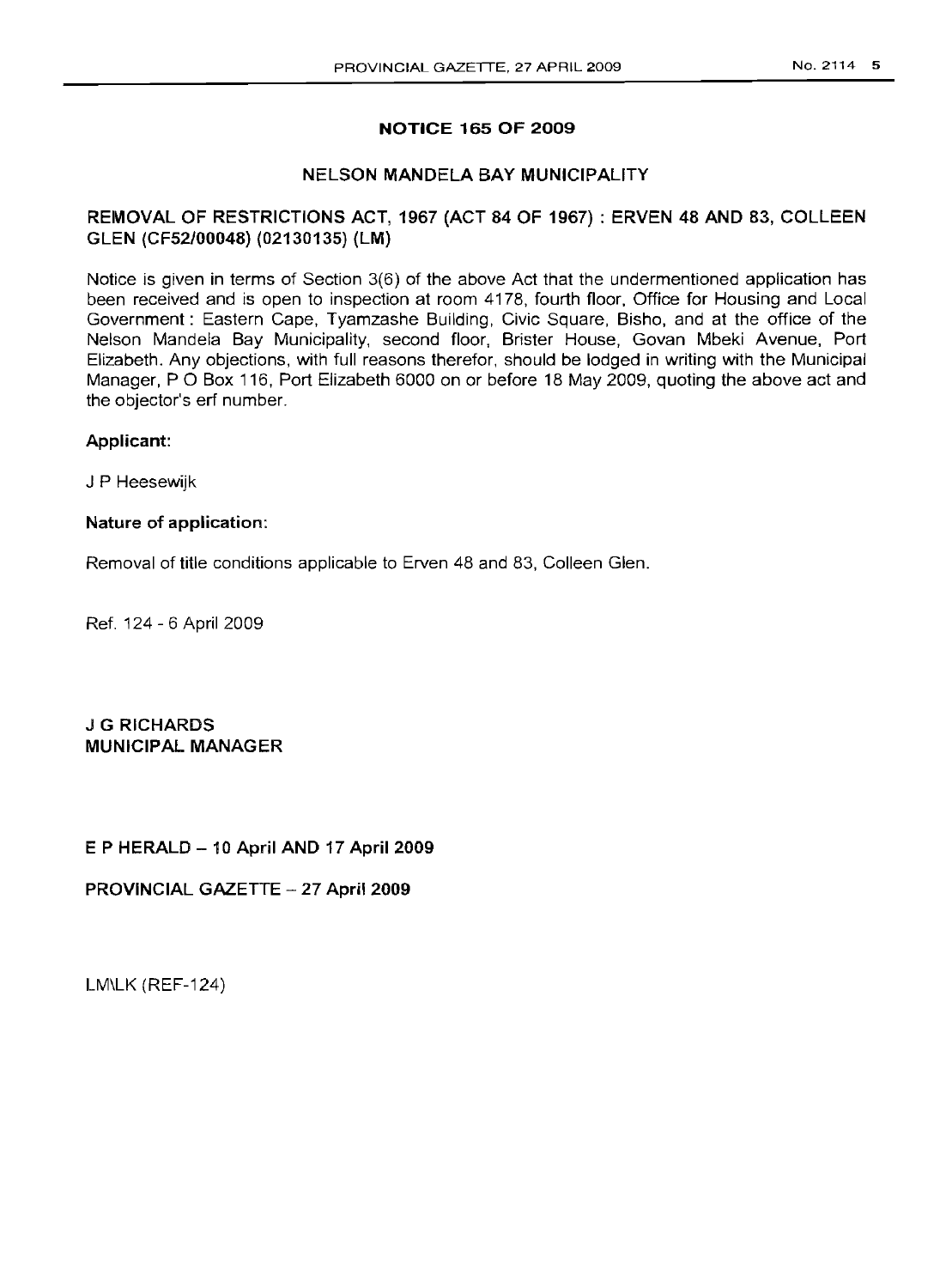#### **KENNISGEWING 165 VAN 2009**

# NELSON MANDELABAAI MUNISIPALlTEIT

# WET OP OPHEFFING VAN BEPERKINGS, 1967 (WET 84 VAN 1967) : ERWE 48 EN 83, COLLEEN GLEN (CF52/00048) (02130135) (lM)

Kennis word gegee kragtens Artikel 3(6) van bogemelde Wet dat onderstaande aansoek ontvang is en ter insae lê by kamer 4178, vierde verdieping, Kantoor vir Behuising en Plaaslike Regering : Oos-Kaap, Tyamzashe-gebou, Civic Square. Bisho en in die kantoor van die Nelson Mandelabaai Munisipaliteit, tweede verdieping, Brister House, Govan Mbekilaan, Port Elizabeth. Enige besware, volledig gemotiveer, moet nie later nie as 18 Mei 2009 skriftelik by die Munisipale Bestuurder, Posbus 116, Port Elizabeth 6000 ingedien word, met vermelding van bogenoemde wet en die beswaarmaker se erfnommer.

#### Aansoeker:

J P Heesewijk

#### Aard van aansoek:

Die opheffing van die titelvoorwaardes van toepassing op Erwe 48 en 83, Colleen Glen.

Verw. 124 - 6 April 2009

J G RICHARDS MUNISIPAlE BESTUURDER

DIE BURGER (Oos-Kaap) - 11 APRIL EN 17 APRIL 2009

#### PROVINSIALE KOERANT - 27 APRIL 2009

LM/LK (REF-124)